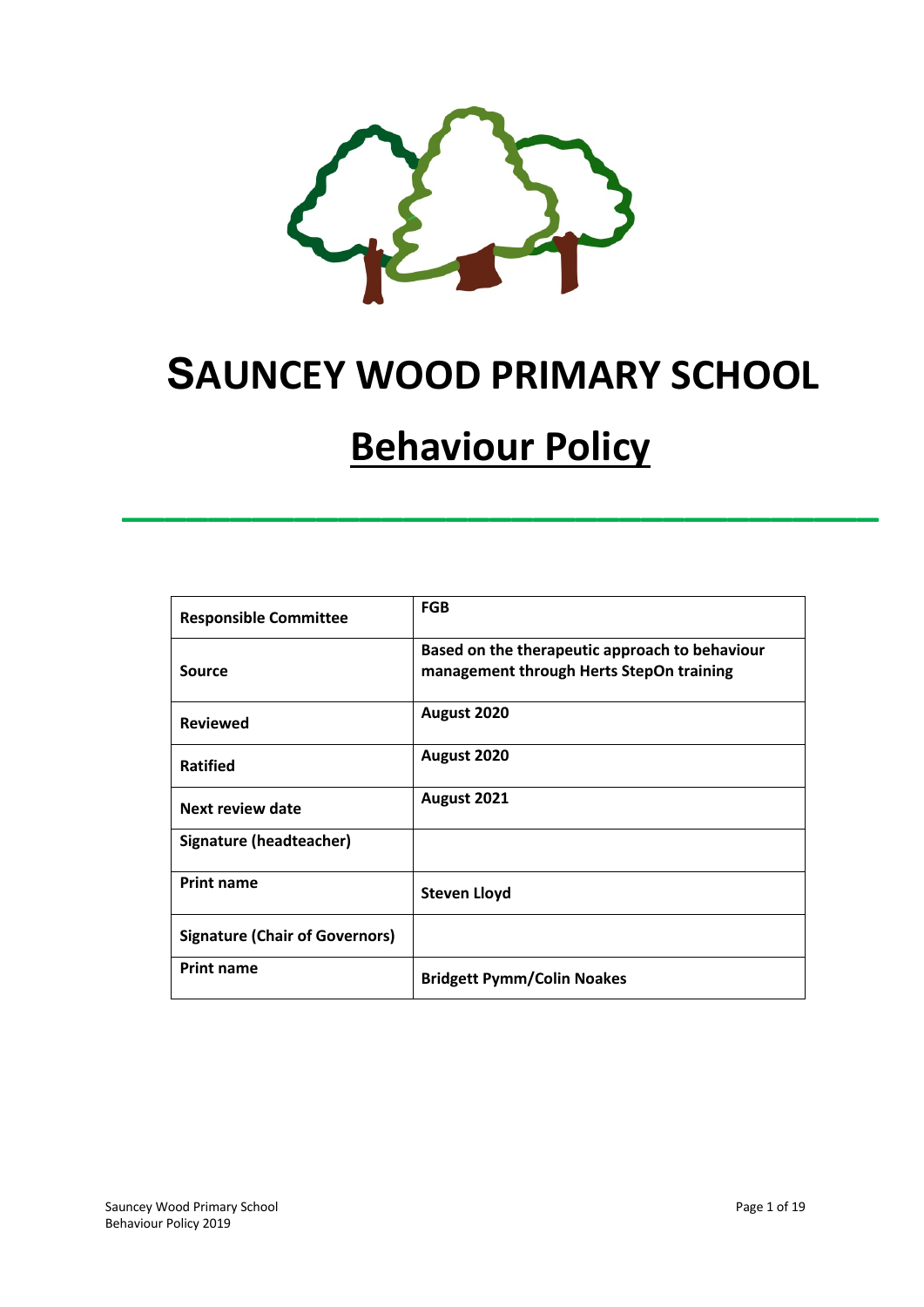## **Aims**

- To improve educational outcomes for all pupils by promoting and supporting their engagement with education.
- To be proactive about promoting behaviour that enables all children to achieve their potential and develop socially, academically and personally within a positive and safe environment.
- For children to develop positive and pro-social behaviours through clear and high expectations, good role models and clear and consistent boundaries.
- To focus on a therapeutic approach to behaviour management underpinned by Hertfordshire STEPS (a behaviour programme owned by Hertfordshire County Council Integrated Services for Learning).
- To provide an inclusive setting that promotes equality of opportunity so that all children are helped to learn how to engage in pro-social behaviour.
- To ensure that all staff know how to promote pro social behaviour, manage difficult or dangerous behaviour and to have an understanding of what behaviour might be communicating.
- To ensure that all staff understand how to focus on de-escalation and preventative strategies rather than focusing solely on reactive strategies. [All staff are given STEP ON training which is refreshed annually]. All staff are expected to follow the therapeutic approach.
- To comply with the provision of the Equality Act of 2010

The impact of our communication uses the principles of PACE: playfulness, acceptance, curiosity and empathy.

PACE focuses on the whole child, not simply the behaviour. It helps children be more secure with the adults and reflect upon themselves, their thoughts, feelings and behaviour, building the skills that are so necessary for maintaining a successful and satisfying life. The children discover that they are doing the best that they can and are not *bad* or *lazy* or *selfish*.

Through PACE and feeling safer, children discover that they can now do better. They learn to rely on staff and trust them to truly know them.

When children experience the adults doing the best they can to understand them and trying to work out together more effective ways for the child to understand, make sense of and manage their emotions, thoughts and behaviour, they start to believe that the adults really will keep on trying until things get better for all of them.

For adults, using PACE most of the time, they can reduce the level of conflict, defensiveness and withdrawal that tends to be ever present in the lives of troubled children. Using PACE enables the adult to see the strengths and positive features that lie underneath more negative and challenging behaviour. (See Appendix A)

#### **The 3 Rights**

At Sauncey Wood Primary School, we have worked with the children to develop an understanding of pro-social behaviours underpinned by 'The 3 Rights':

## **The right to learn The right to respect The right to be safe and feel included**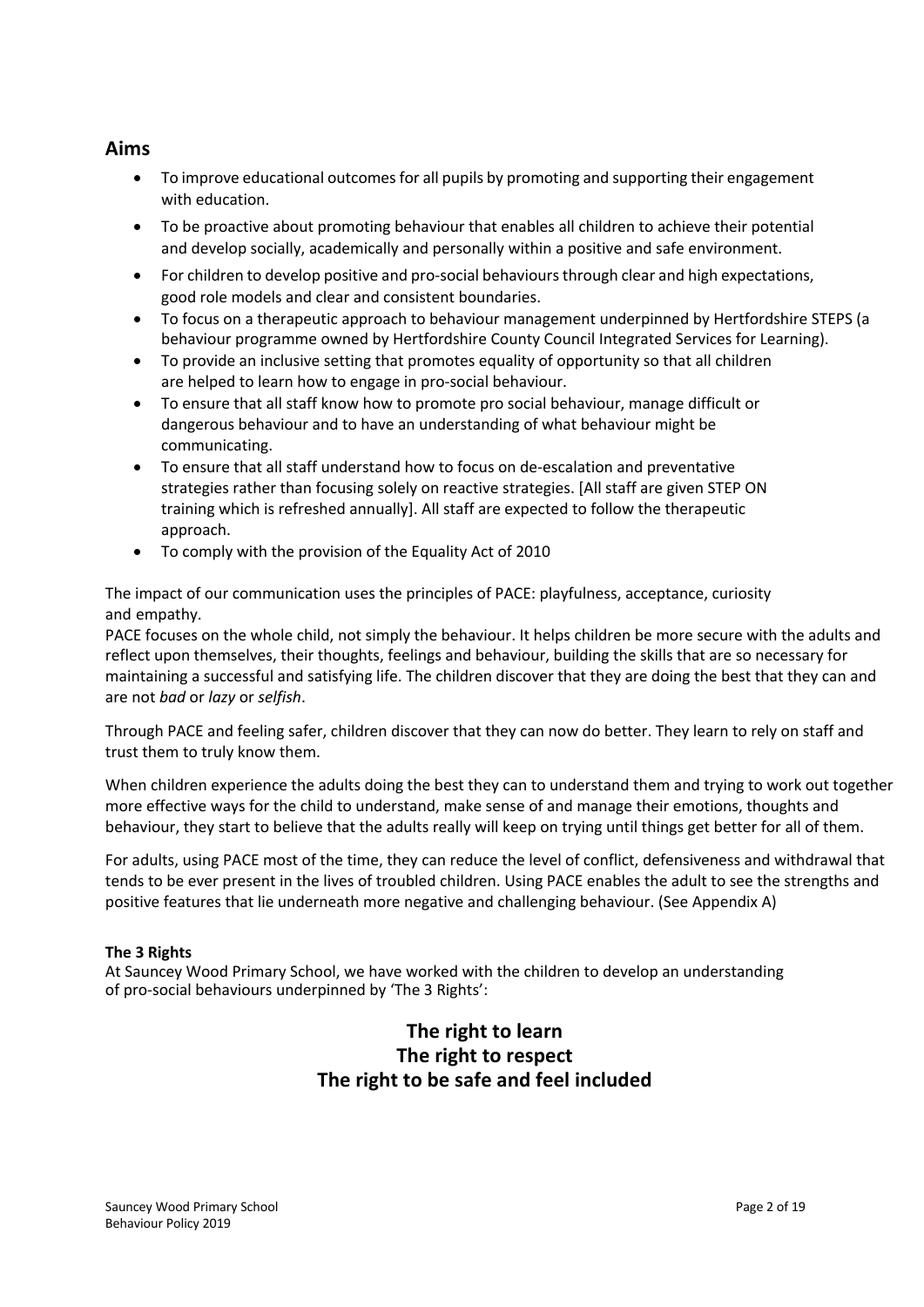#### **Successful Inclusion**

At Sauncey Wood Primary School we are committed to successful inclusion using the model below (taken from STEPON training).



**Circle 1** represents an average class of mainstream children who are learning pro-social behaviour and whose needs can be met through the school's behaviour policy.

**Circle 2** on the left represents the children who are very quiet or withdrawn who may be **internalising** behaviour. The school will use strategies to develop confidence and self-esteem for these children.

**Circle 3** represents the children who are more 'noticeable'. These children **externalise** their behaviour. With a small amount of differentiation, these children can often have their needs met in a similar way to the children within the circle 1.

**Circle 4** represents a child who presents a risk of harm which is far beyond that of any other child. This child, or these children, cannot be kept safe by simply following the school's Behaviour Policy and they need a **differentiated plan** in order to be safely included. The behaviour of this child may be linked with a condition such as autism, social, emotional or attachment issues or the reason for the difference may be unidentified.

At Sauncey Wood Primary School we recognise that there are times when we need to reflect on how we can widen circle 5 in order to ensure that we are providing and adapting an environment to suit the needs of all children, rather than expecting and forcing all children to 'fit' into a 'norm'.

### **'Equality does not mean giving every child the same….it means giving every child what they need'** *Herts StepOn training*

#### **Recognising different kinds of behaviours**

We recognise that behaviours may reflect complexities of subconscious and conscious actions summarised as follows:

*A child who, on occasions, CANNOT may be a child who:*

- Has had an illness or injury during early childhood and may appear to be physically able, but their ability to think, feel and behave is affected.
- Has a recognised condition that affects their development such as Autism, Tourette's Syndrome,

Sauncey Wood Primary School **Page 3** of 19 Behaviour Policy 2019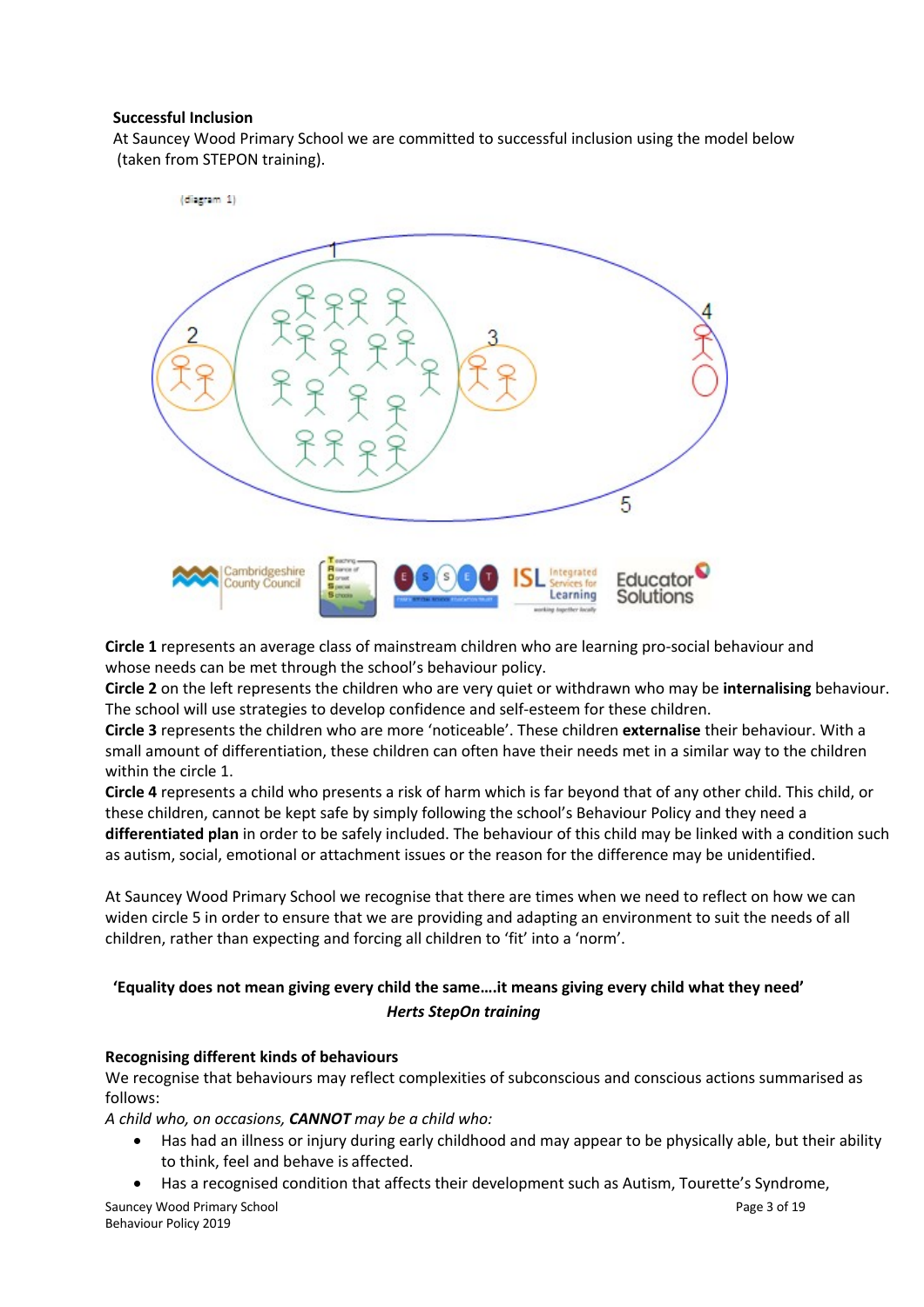Asperger's Syndrome, ADHD or other.

- The child may need an individualised behaviour plan as they may have specific needs related to disturbances of attention, memory impairment, difficulties with perceptual sensory skill, difficulties with communication skills, deficits in executive function, fatigue, and physical impairment.
- Be experiencing challenging family circumstances.

*A child who, on occasions, WON'T may be a child who/whose:*

- Is asserting their personal autonomy.
- Defiant behaviour becomes an effective way of escaping aspects of the school day that they find challenging and unpleasant consequences.
- Is seeking peer approval.
- Welcomes any response, even a negative one, as it stimulates an emotional response in the child's nervous system, which can be rewarding in itself.
- Is needing to feel 'significant'.

#### **Recognising and understanding the importance of the behaviour strategies we employ.**

We understand the need to stand back and ANALYSE NOT PERSONALISE behaviours. We realise that once we look for explanations we will be able to choose strategies or interventions to help the child understand how to engage in pro-social behaviours. (N.B. All children have a very natural desire to increase their own power, to become more autonomous).

We avoid the following controlling behaviour with children:

- Dominating and imposing
- Demanding obedience
- Telling children what they must not do
- Punishing them
- Taking away all pleasurable experiences
- Shaming, belittling, embarrassing, and humiliating
- **Exclusion**

We promote the teaching of behaviour through:

- Relationships
- Role modelling
- Consistency
- Positive phrasing see App 2
- Scripts see App 4
- Planning proactively how to teach pro-social behaviour
- Reward and positive reinforcement
- Comfort and forgiveness

All staff will attend training meetings during the school year to discuss strategies and expectations in relation to the behaviour policy so that our approach remains consistent amongst all staff.

#### Examples of approaches that we would expect staff to use are as follows:

- Rephrase a threat…. 'If you don't do your work you will have to stay in at playtime' to a limited choice – 'You have a choice. You need to finish your work now or you will need to finish it later (e.g. at playtime)'.
- Respond in an 'authoritative' manner when giving a limited choice.
- Use 'thank you' at the end of a direction to assume compliance.
- If a child refuses to respond to choices given and wants to follow a different but acceptable course of action respond by saying e.g. 'Yes, you can e.g. go to the library…..' so that the adult is seen to be giving permission.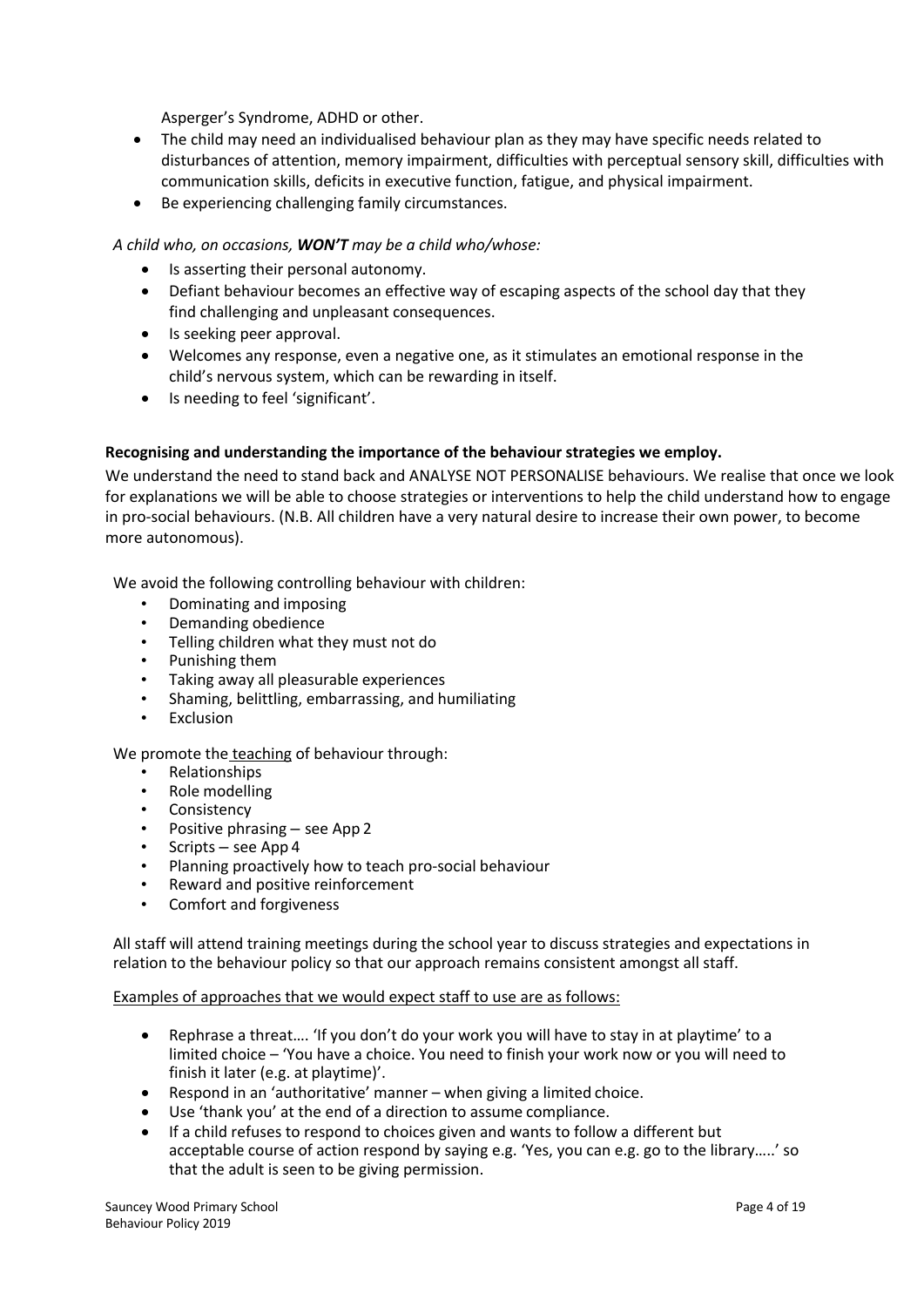- When giving directions, avoid putting the direction as a question: 'Will you please tidy up the equipment?' The pupil could quite legitimately say, 'No'. Instead, say, 'It is time to tidy up the equipment – thank you.'
- Be clear, precise and direct: 'You need to put the equipment away now. Thank you.'
- Use of strategies such as Redirecting, Accepting, Solution focused, Scaling see App 1 for detail

#### **Designing an environment in which the children enjoy learning**

A well-managed and well-planned environment not only stimulates the learner but reduces the prospect of potential problems. Staff should ensure that all learning activities are well-planned, organised and resourced, as this will help the child to know what is expected of him/her. Classes that have well-organised lessons that are well prepared and that take into account the full range of learning needs are the most successful environments for children's pro-social learning experiences.

#### **Responding to behaviour**

At Sauncey Wood Primary School, we use the following sequence of response using a therapeutic behavioural approach

#### **1. Positive phrasing**

#### **2. Child's Limited choice**

#### **3. Adult directive (leading to differentiated workspace)**

#### **4. Debrief for the class**

#### **5. Educational Consequence**

#### **6. Further consequence (SLT)**

*(See App 2 & 3 for detailed examples of different situations*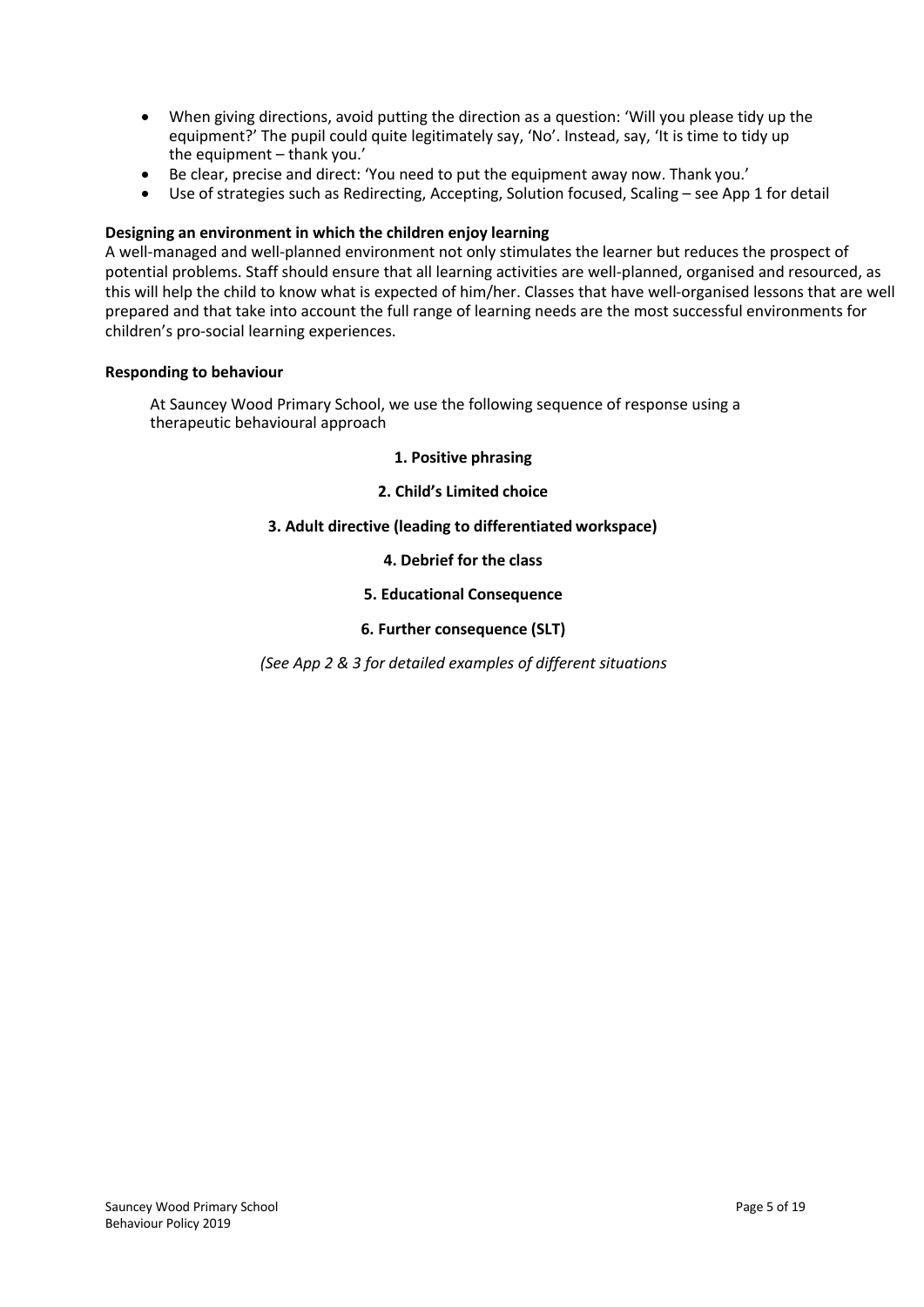Pro-social behaviour is demonstrated by most children (circle 1 on diagram 1 above). In addition there are some children for whom the sequence of response above may not be suitable and who may require an Individual Risk Reduction Plan to formalise strategies that differentiate from policy (these children typically fit into circle 4 on diagram 1). This could be because behaviours are becoming difficult or dangerous. The procedure for these children uses proformas (available in school) as follows:

1 **Roots and Fruits** analysis to understand how feelings are affecting behaviours.

2. **Anxiety Mapping** to predict and prevent escalation.

3. **De-escalation script** used by all staff (on back of staff lanyards as a prompt).

4. I**ndividualised scripts** to be used by all staff in specified situations to ensure a consistent approach as specified in the **Risk Reduction Plan**.

5. **Educational consequence** must be appropriate to the incident and individual -this must be logical, purposeful and meaningful.

6. **Protective consequence** may be necessary i.e. the removal of a freedom to manage harm. This could include an increased staff ratio, limited access to outdoor space, escorted in social situations, differentiated teaching space or exclusion from an area of the school.

#### **How pro-social behaviour is promoted and recognised**

All staff must take the lead in modelling the high standards of pro-social behaviour, courtesy and respect they wish to see in their classrooms and throughout the school. This includes an understanding of how an adult's actions may impact on the experiences, feelings and behaviours of the children.

Rewards for pro-social behaviour are not to be used as a 'bribe' but as a 'surprise'. These may include:

- **A visit to the Headteacher**
- **Speaking to parents/carers after school**
- **House points**
- **Star of the Week certificates**
- **Learning Power certificates**
- **Governor's Award**
- **Marvellous Manners Award**
- **Postcard home**

#### **Serious Behaviour Clause**

If a child exhibits deliberate dangerous or difficult behaviour such as hitting, kicking, spitting then the child moves directly to Step 6.

#### **Exclusion**

Exclusion will only be considered as a last resort if all the preventative strategies have been tried and documented and the child continues to exhibit dangerous, unsafe behaviour that puts other children, staff or school property at risk of harm. The school follows HCC Exclusion Guidance Sept 2017 which can be found on the Herts Grid.

#### **Continuous disruptive Behaviour**

We expect all learners to follow the Three Rights and maintain a high level of pro-social behaviour.

However, this will be more difficult for some learners at certain times. We recognise that within a climate of inclusion there will be learners who need a personalised approach to their specific behavioural needs. In some cases, this will mean that the rewards and consequences that are not the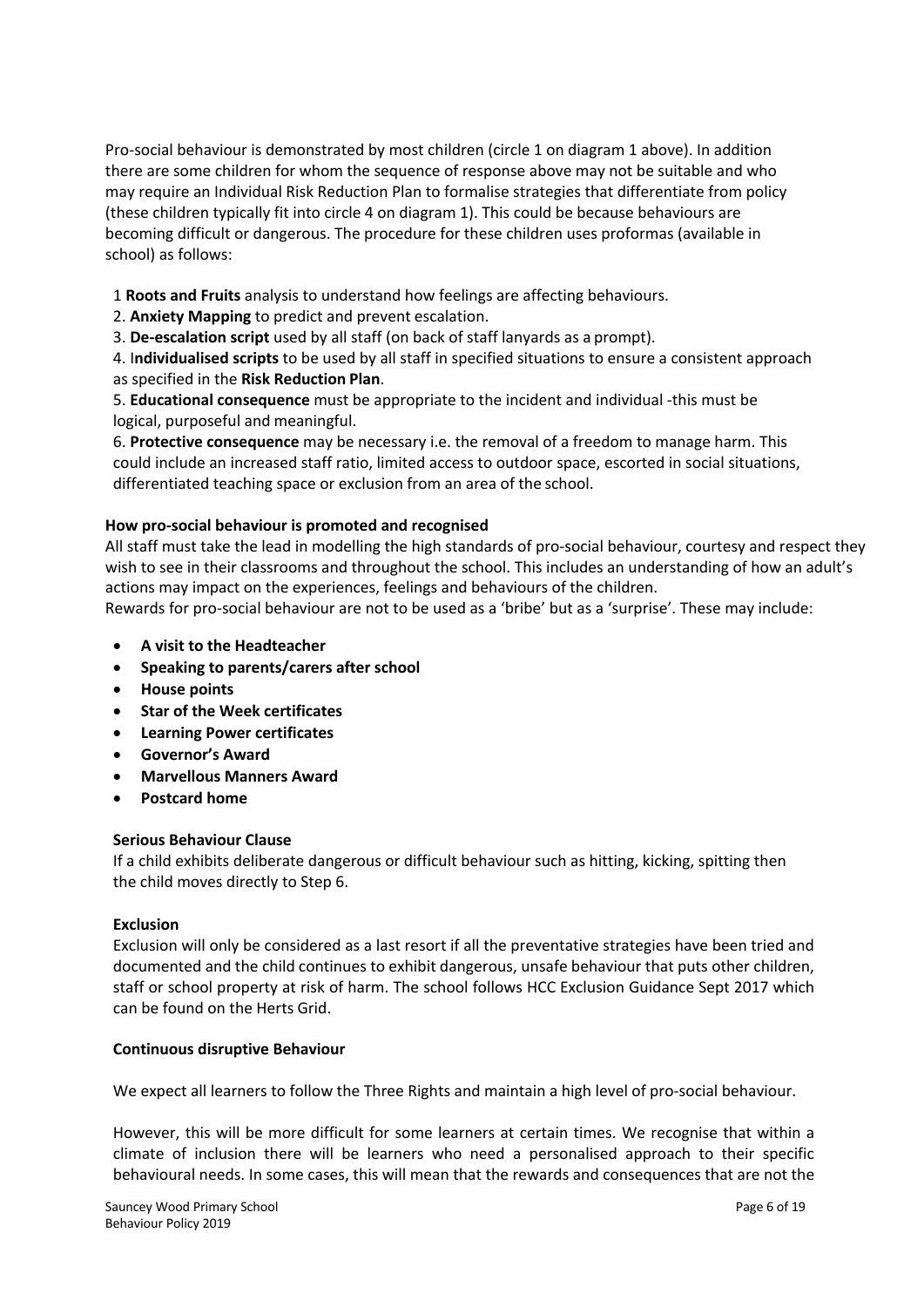most appropriate means of dealing with their behaviour and other programmes of intervention and support may be used in conjunction with external agencies.

Therefore, learners with behaviour difficulties (and possibly) on the Inclusion register may well have personalised support. See SEND Policy for further details.

#### **Use of Physical Intervention**

*Please read the separate Physical Intervention Policy*

#### **Parent Partnership**

We recognise that working closely with parents is paramount to successful behaviour management. We work closely with parents to ensure that they understand the importance of Consistency, Accessibility, Responsiveness and Emotional Connections (CARE) in their parenting style that gives a child a firm foundation for pro-social behaviour. If a child is struggling with pro-social behaviour, then we expect the parents to work closely with and support the school's approach to behaviour management.

#### **The role of the Headteacher**

- To implement the school behaviour policy consistently throughout the school and to report to governors, when requested, on the effectiveness of the policy.
- To support the staff in the implementation of the policy, setting standards of behaviour and promoting the home school agreement.
- To keep records of all reported serious incidents of behaviour.
- To notify the school governors of fixed term suspensions and permanent exclusions.

#### **Monitoring and review**

- We believe that this policy underpins the wellbeing of the life of the school.
- This policy will be reviewed annually by the Headteacher and Deputy Headteacher.
- The governing body will be informed about the effectiveness of the policy annually, and if necessary make recommendations for further improvements.

#### **Complaints**

• It is intended that by adopting this policy and keeping parents and governors informed we can avoid or minimise the likelihood of any complaints being made. All disputes which arise about the implementation of this policy will be dealt with according to the schools complaints policy.

#### **Related Policies:**

- Physical Intervention
- Safeguarding
- Teaching and Learning
- Equality
- Racial Incidents
- Home School Agreement
- SEND
- Child Protection
- Internet & E-Safety

Sauncey Wood Primary School **Page 7** of 19 Behaviour Policy 2019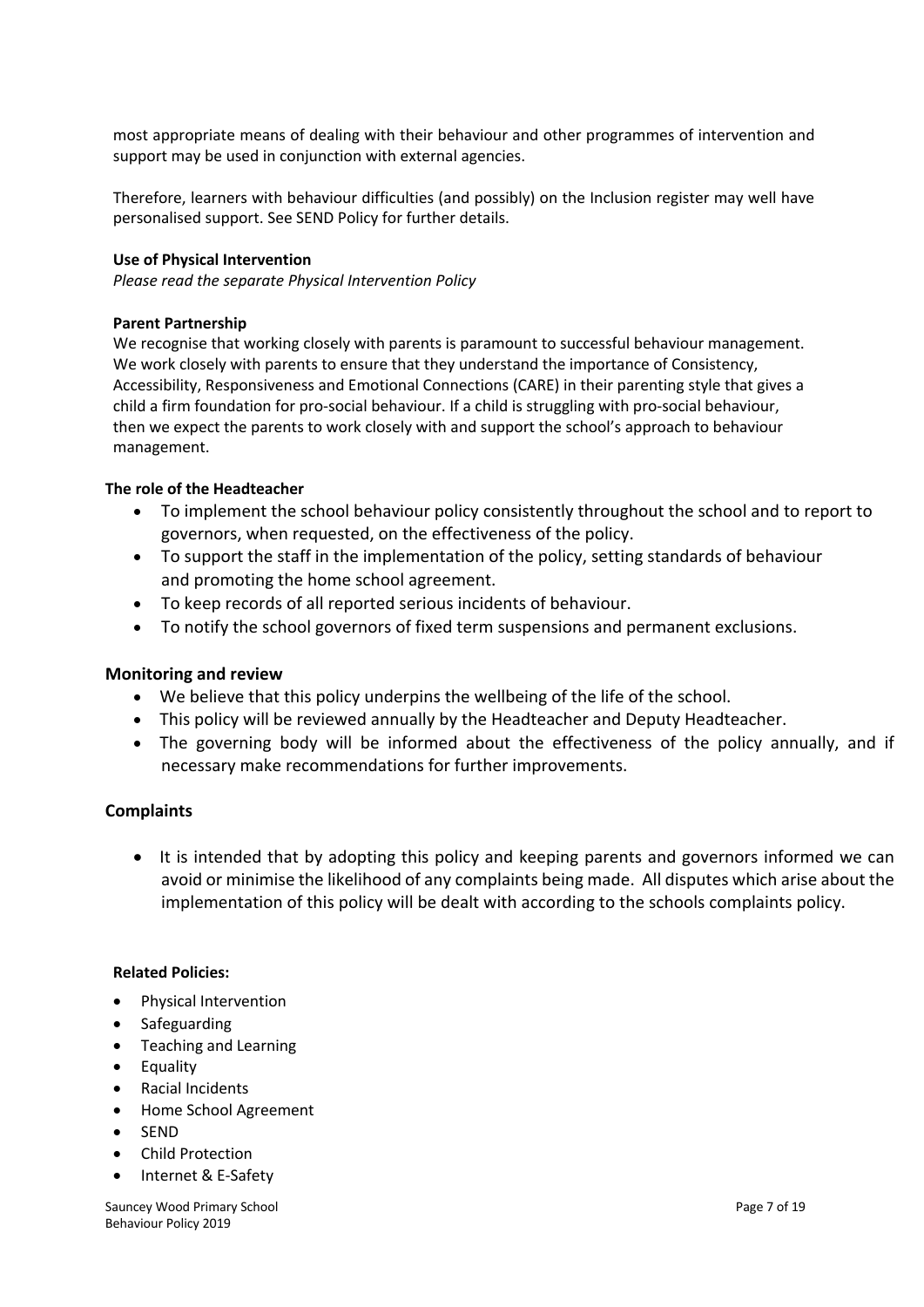- Anti-Bullying and Peer on Peer Abuse
- Complaints

#### **LIST OF APPENDICES:**

**APPENDIX 1:** Strategies for responding to a child who, on occasions, WON'T (conscious behaviours) and a child who, on occasions, CAN'T (subconscious behaviours)

**APPENDIX 2:** Examples of the sequence of therapeutic behaviour responses for low-level classroom behaviours

**APPENDIX 3** Examples of the sequence of therapeutic behaviour responses for playtime and lunchtimes.

**APPENDIX 4** De-escalation Script

**APPENDIX 5:** Reminder of physical intervention through moving, handling and comforting

#### **APPENDIX A**

#### **What is meant by PACE?**

Playfulness, acceptance, curiosity and empathy.

PACE is a way of thinking, feeling, communicating and behaving that aims to make the child feel safe. It is based upon how parents connect with their very young infants. As with young toddlers, with safety the child can begin to explore.

With PACE, the troubled child can start to look at himself and let others start to *see* him, or get closer emotionally. He can start to trust.

#### **Playfulness**

This is about creating an atmosphere of lightness and interest when you communicate. It means learning how to use a light tone with your voice, like you might use when story-telling, rather than an irritated or lecturing tone. It is about having fun, and expressing a sense of joy.

It is similar to parent-infant interactions when both parent and infant are delighting in being with each other and getting to know each other. Both are feeling safe and relaxed. Neither feels judged nor criticised. Playful moments reassure both that their conflicts and separations are temporary and will never harm the strength of their relationship.

Having a playful stance is not about being funny all the time or making jokes when a child is sad. It is about helping children be more open to and experience what is positive in their life, one-step at a time.

Sometimes a troubled child has given up on the idea of having good times and does not want to experience and share fun or enjoyment. Some children do not like affection or reject hugs. A playful stance can allow closeness but without the scary parts.

When children find it hard to regulate their feelings, anger can become rage, fear, terror, and sadness, despair. If this is the case, then children may also find it hard to regulate feelings of excitement, joy and love. Feeling these emotions can sometimes turns to anxiety.

Playfulness allows children to cope with positive feelings. It also gives hope. If you can help the child discover his own emerging sense of humour, this can help him wonder a little more about his life and how come he behaves in the ways that he does. When children laugh and giggle, they become less defensive or withdrawn and more reflective.

A playful stance adds elements of fun and enjoyment in day-to-day life and can also diffuse a difficult or tense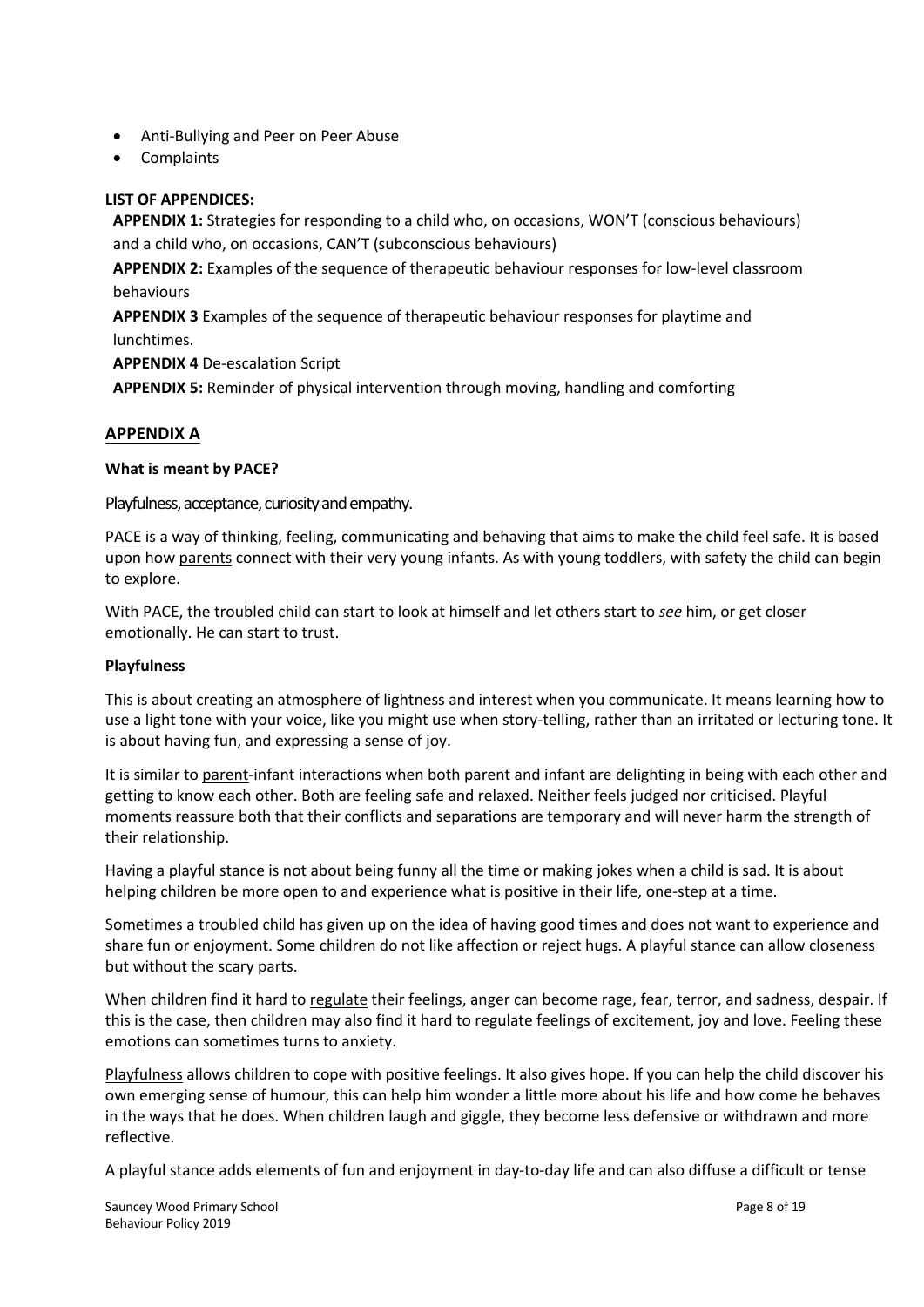situation. The child is less likely to respond with anger and defensiveness when the parent has a touch of playfulness in his or her discipline. While such a response would not be appropriate at the time of major misbehaviour, when applied to minor behaviours, playfulness can help keep it all in perspective.

#### **Acceptance**

Unconditional acceptance is at the core of the child's sense of safety.

Acceptance is about actively communicating to the child that you accept the wishes, feelings, thoughts, urges, motives and perceptions that are underneath the outward behaviour. It is about accepting, without judgment or evaluation, her inner life. The child's inner life simply *is*; it is not *right* or *wrong*.

Accepting the child's intentions does not imply accepting behaviour, which may be hurtful or harmful to another person or to self. The parent may be very firm in limiting behaviour while at the same time accepting the motives for the behaviour.

One hopes that the child learns that while behaviour may be criticised and limited, this is not the same as criticising the child's *self*. The child then becomes more confident that conflict and discipline involves behaviour, not the relationship with parents nor her self-worth.

Curiosity is the foundation of acceptance of whatever underlies the behaviour. Making sense of how the child has learnt to behave in certain ways can help with acceptance.

#### **Curiosity**

Curiosity, without judgment, is how we help children become aware of their inner life, reflect upon the reasons for their behaviour, and then communicate it to their parents or therapist. Curiosity is wondering about the meaning behind the behaviour for the child. Curiosity lets the child know that the adults understand.

Children often know that their behaviour was not appropriate. They often do not know why they did it or are reluctant to tell adults why.

With curiosity the adults are conveying their intention to simply understand *why* and to help the child with understanding. The adult's intentions are to truly understand and help the child, not to lecture or convey that the child's inner life is *wrong* in some way.

Curiosity involves a quiet, accepting tone that conveys a simple desire to understand the child: *"What do you think was going on? What do you think that was about?"* or *"I wonder what…?"*

You say this without anticipating an answer or response from a child.

This is different from asking the child, *"Why did you do that?"* with the expectation of a reply.

It is not interpretation or fact gathering. It is just about getting to know the child and letting her know that.

Curiosity must be communicated without annoyance about the behaviour. Being curious can, for example, include an attitude of being sad rather than angry when the child makes a mistake. A light curious tone and stance can get through to a child in a way that anger cannot.

You might make guesses about what a child may be thinking and feeling, saying this aloud, and keeping it connected to the present. It can be about having a conversation, almost with yourself, with the child in the room, without anticipating a response.

If an adult can stay curious about why their child is behaving as they are, the child and adult are less likely to feel cross or frustrated. As curiosity is non-judgemental, this can help the child to be open to how they and other people, are thinking and feeling. Curiosity lets the child stay open and engaged in conversations.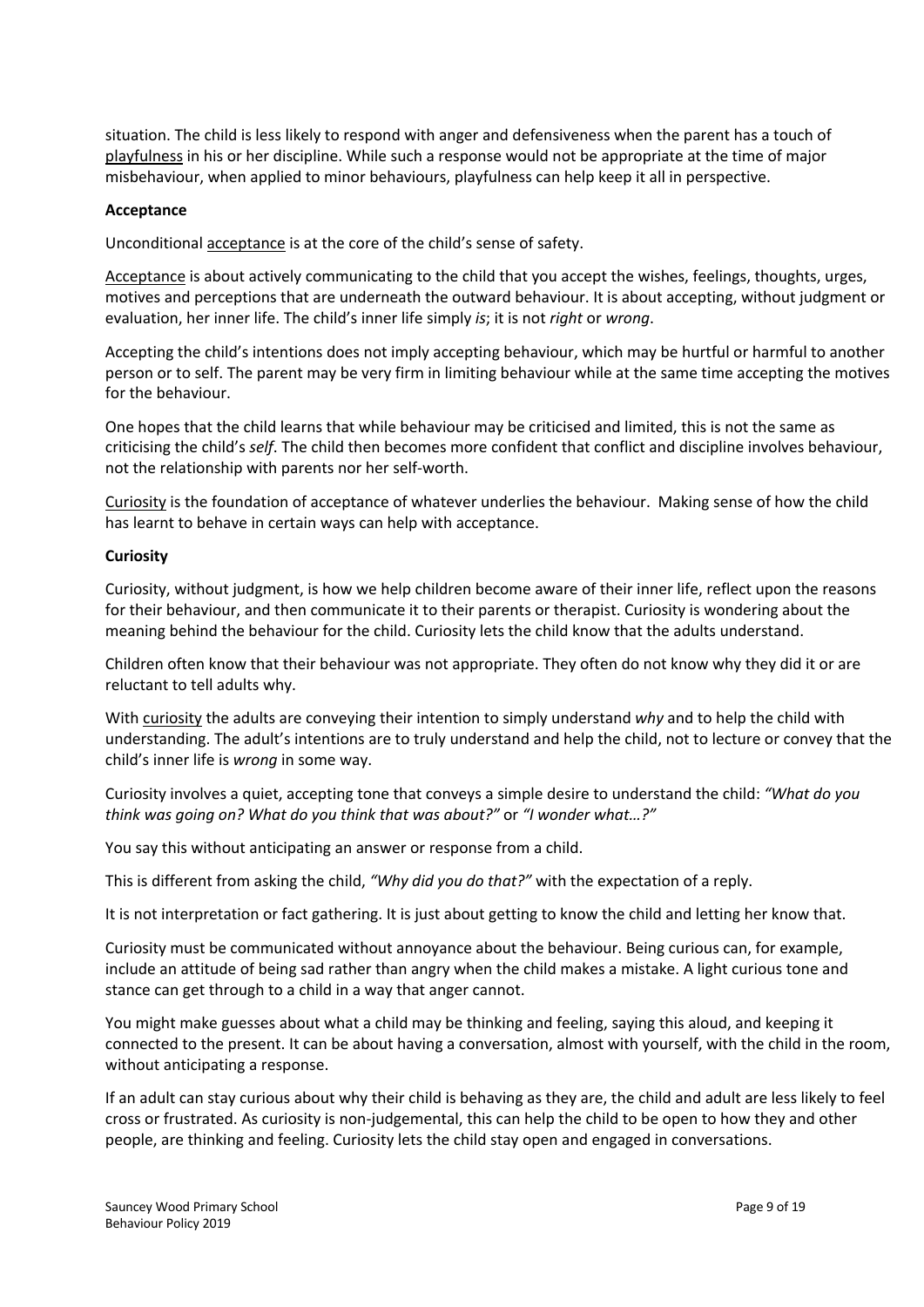Children then start to reflect upon their own inner life with their parent and therapist and start to understand themselves. As the understanding deepens, the child can discover that her behaviour does not reflect something *bad* inside her, but rather a thought, feeling, perception, or motive that was stressful, frightening, or confusing and could only be expressed through her behaviour.

As the child communicates this to the adults, the need for the behaviour may reduce, and with that the behaviour itself. The child's feelings about the behaviour may change, with less defensiveness and shame but more guilt, leading to less of the behaviour.

#### **Empathy**

Empathy lets the child feel *the adult's* compassion for her. Being empathic means the adult actively showing the child that the child's inner life is important to the adult and he or she wants to be with the child in her hard times.

With empathy, when the child is sad or in distress the adult is feeling the sadness and distress with her and lets the child know that.

The adult is demonstrating that he or she knows how difficult an experience is for the child. The adult is telling the child that she will not have to deal with the distress alone.

The adult will stay with the child emotionally, providing comfort and support, and will not abandon her when she needs the adult the most.

The adult is also communicating strength, love and commitment, with confidence that sharing the child's distress will not be too much. Together they will get through it.

#### **APPENDIX 1**

**Redirecting:** when a child refuses to follow an adult's request there is a clear danger that the interaction will escalate to a major confrontation. This in itself could result in the stimulation that the child is seeking. Redirecting is about trying to avoid being drawn into a power struggle. Instead, the adult has a number of activities that he/she can use to redirect the child towards some behaviours that are positive. E.g. if a child has refused to go back to their seat…'Well, while you are out of your seat could you go to the book cupboard and bring me another 3 exercise books' or have some activities that are ready e.g. a collage that needs attention, a specific errand such as a message to the office, areas that need reorganising, ripping up paper to make something….

**Accepting:** when a child refuses for whatever reason, give immediate partial agreement to his comment, that is begin your sentence partially agreeing with him. By partially accepting a child's negative comment the adult sidesteps confrontation and can then redirect the child's behaviour. E.g.

Pupil: I hate school Adult: Yes, there are times when you might hate school but I can help you with your learning so that you can enjoy it more and you can tell me about some things that you would like to do at school.

Pupil: I don't like doing P.E.

Adult: Yes, I can tell that you don't like P.E. Is it getting changed that you don't like? Is it the exercise that you find tricky?

Pupil: There is too much work to do

Teacher: Yes, it can seem like that there is too much work to do, but let's get this part done and then we might be able to find time for some other things you enjoy – perhaps you could tell me what they are.

## **Solution-focused**

Sauncey Wood Primary School **Page 10** of 19 Behaviour Policy 2019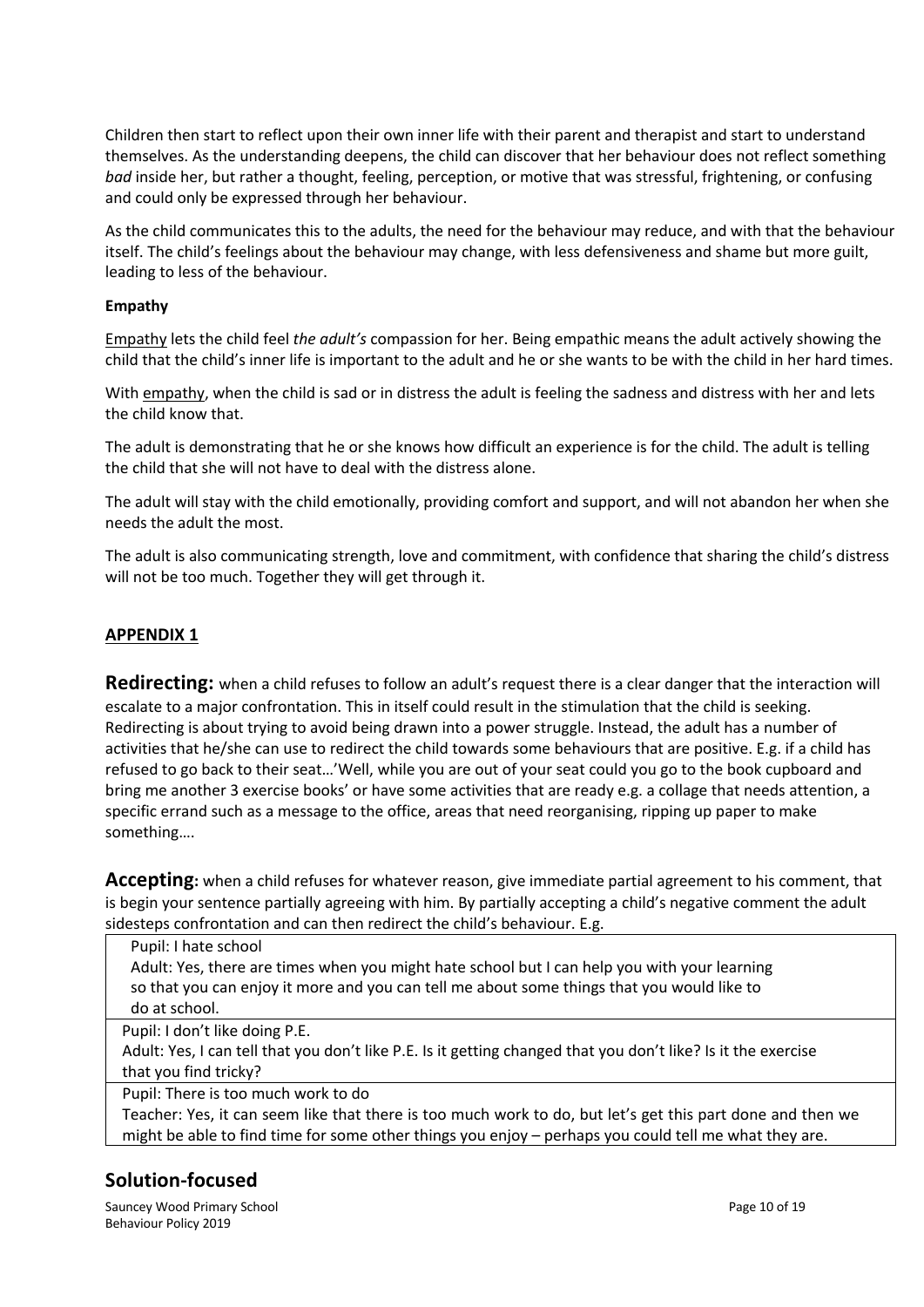Focusing on getting the behaviour right. 'For the rest of this week I am going to be watching you for all those times when you get it right, when your behaviour is helping you to learn. These will be times when you are sitting on the carpet, when you listen to instructions, when you don't distract people. I am going to write those times down and if you want me to I will give you a note to take home explaining how well-behaved you've been. If I'm doing this I will need your help as well. I want you to notice those times in the classroom when you are working well and I want you to think about what you are doing that helps you to be successful'.

## **Scaling**

If the child is able to understand this technique it is very positive. Help the child to rate his problem on a scale of 1-5. Number 1 reflects the problem at its worst and 5 is where there is no problem.

ADULT: Tim, on a scale of 1 to 5 where do you think you are with respect to staying in your seat and not disturbing others in the class?

TIM: About 2

ADULT: Okay, what is it that you think you are doing right to put your mark at 2? TIM: Well sometimes when we are doing drawing I don't leave my seat at all.

ADULT: If you moved your score from 2 to either a 3 or a 4, what do you think you would be doing more of? What would you and I see more of?

TIM: Well, I would be putting my hand up when I got stuck and needed help. ADULT: Ok. Let's work together to see if we can achieve that.

Notice the problem is not analysed and the conversation between the adult and the pupil is more positive. It did not go down the road of, 'Why did you behave like that?' For most of the time children do not know why they behave the way that they do. Solution-focused approaches are positive and brief. The adult does not get drawn into analysing the problem, but instead used his energy to find and understand those times when the problem was less severe.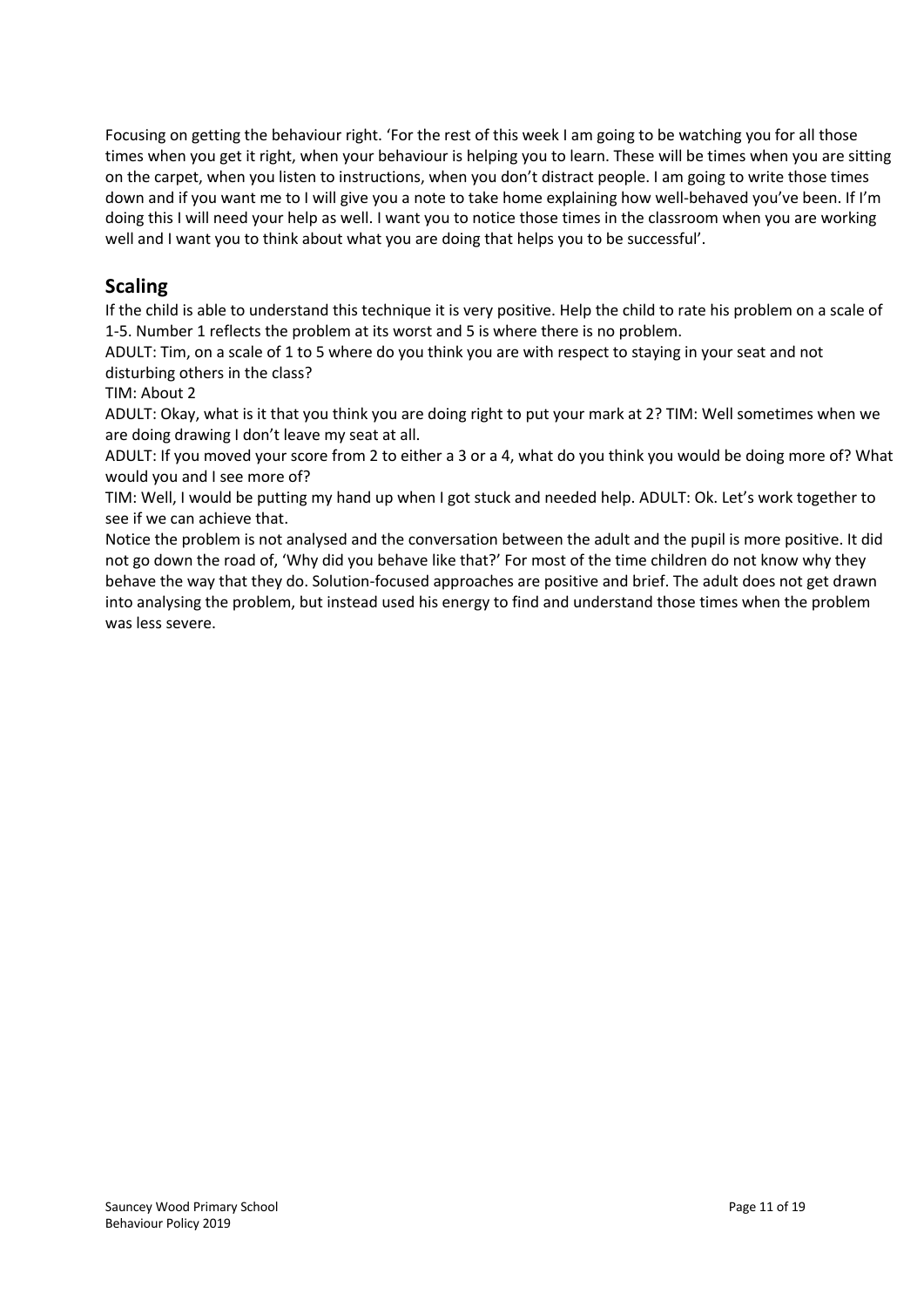

## **EXAMPLES OF THE SEQUENCE OF THERAPEUTIC BEHAVIOUR RESPONSES**

Respond in an 'authoritative' manner.

If a child refuses to respond to choices given, say e.g. 'Yes, you can …..' instead of 'That's fine' when considering an alternative.

*Try to 'disempower' the behaviour wherever possible by ignoring and giving exaggerated attention to those children making the correct choices.*

|                                                                                                                                                                                          | 1                                                                                          | $\mathbf{2}$                                                                                                                                                                                                                                    | з<br><b>DIFFERENTIATED WORKSPACE</b>                                                                                                               |                                                                                                                                                         | 4                                                                                                    | 5                                                                                                                                | 6                                                                                                                                                      |
|------------------------------------------------------------------------------------------------------------------------------------------------------------------------------------------|--------------------------------------------------------------------------------------------|-------------------------------------------------------------------------------------------------------------------------------------------------------------------------------------------------------------------------------------------------|----------------------------------------------------------------------------------------------------------------------------------------------------|---------------------------------------------------------------------------------------------------------------------------------------------------------|------------------------------------------------------------------------------------------------------|----------------------------------------------------------------------------------------------------------------------------------|--------------------------------------------------------------------------------------------------------------------------------------------------------|
| <b>Scenario</b>                                                                                                                                                                          | <b>Positive</b><br>Phrasing                                                                | <b>Child's Limited</b><br><b>Choice</b><br>(of equal value)                                                                                                                                                                                     | <b>Directive from</b><br>adult                                                                                                                     | <b>REFLECTION</b><br>'Take up time'<br>Opportunity to think on<br>own and come back when<br>ready                                                       | Debrief for the<br>class                                                                             | <b>Educational</b><br>Consequence<br>(What does the child<br>need to learn from this<br>situation? What do we<br>need to teach?) | <b>Further</b><br>consequence<br>(being sent to<br>SLT)                                                                                                |
| Disturb-<br>ing the<br>learning<br>environme<br>nt<br>'Silly'<br>behaviour<br><b>Refusing</b><br>to get on<br>with a task<br>that has<br>been set<br>leading to<br>disrupting<br>others: | This is a Polite<br>Reminder<br>followed by the<br>expectation<br>that is not<br>being met | You have a choice:<br>Sit on the carpet or sit<br>next to me (or similar)<br>This work needs to be<br>Finished during lesson<br>time when I am here to<br>help you or during<br>break/lunchtime when<br>you will need to get on<br>by yourself. | Move off the carpet/sit<br>away from the class/sit<br>next to me - thank you<br>You need tostay in at<br>break/lunch until the<br>work is finished | Now leave the classroom<br>(and go to) so that we<br>can get on with our<br>learning.<br>You are welcome to come<br>back when you are ready<br>to learn | When other people<br>make choices that<br>affect you, how do you<br>feel?<br>It is not acceptable to | Needing to catch up on<br>the learning<br>and/or<br>practice correct<br>behaviours<br>The task WILL be<br>completed              | If persistently<br>disturbing the<br>learning<br>environment<br>you will need to go<br>and speak to Mr<br>Lloyd/Miss<br>Harkness about<br>your choices |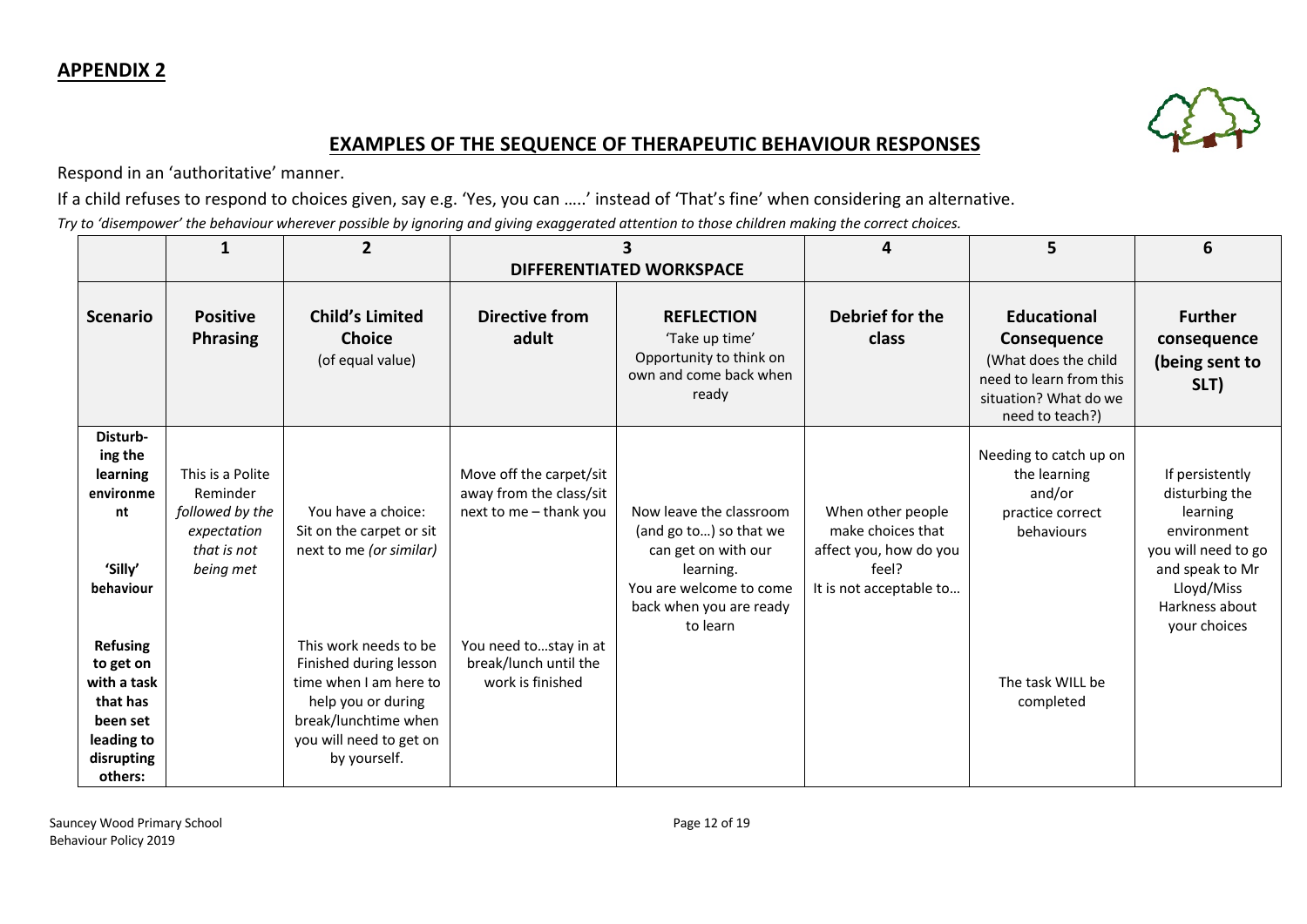## **APPENDIX 3**



## **THERAPEUTIC BEHAVIOUR RESPONSES IN THE PLAYGROUND**

## **Respond in an 'authoritative' manner**

## **Not playing safely**

|                                                | $\mathbf{2}$                                                                                                                                                                                               | 3                                                                                                                                                                         |                                                                                                                                                                                                                                                                                                                                                                                                                                                                                                            |
|------------------------------------------------|------------------------------------------------------------------------------------------------------------------------------------------------------------------------------------------------------------|---------------------------------------------------------------------------------------------------------------------------------------------------------------------------|------------------------------------------------------------------------------------------------------------------------------------------------------------------------------------------------------------------------------------------------------------------------------------------------------------------------------------------------------------------------------------------------------------------------------------------------------------------------------------------------------------|
| Child's<br>Limited<br><b>Choice</b>            | <b>Adult directive</b><br>& Educational Consequence                                                                                                                                                        | <b>REFLECTION</b><br>Leaving the play environment<br>'Take up time'<br>Opportunity to think on own and come<br>back when ready                                            | <b>Further consequence</b><br>(being sent to SLT)                                                                                                                                                                                                                                                                                                                                                                                                                                                          |
| Play safely<br>or<br>come and stand next to me | Come and stand next to me.<br><b>Educational Consequence 1</b><br>Point out other children; talk about<br>games that the child could play.<br>Need to have a couple of suggestions<br>of playground games. | Leave the playground and go to sit on<br>the bench in the hall.<br>When you are ready to play safely<br>then you are welcome to come back<br>to the playground to tell me | If continuing to play in an unsafe<br>manner.<br>You will need to go and speak to Mr<br>Lloyd/Miss Harkness about your<br>choices.<br><b>Educational Consequence 2</b><br>Think of some safe games that you<br>could play.<br>Draw pictures. Ask child to come back at the<br>next playtime to be reminded of safe games<br>to play. They need to 'earn' the right to be<br>able to go back to the playground.<br>Could they learn a new game to go back to<br>the playground and teach other<br>children. |

**When a child who is not on a Risk Reduction Plan exhibits behaviour that results in another child being harmed, the adult could use the de-escalation script if appropriate. The child needs to be guided to a SLT member to follow up.**

Sauncey Wood Primary School **Page 13** of 19 Behaviour Policy 2019 **Those children who feel excluded from play and/or do not have the confidence to join in with other children equally need help to ensure that they are not internalising their feelings of e.g. low self-esteem and must be supported to engage in play situations. Where this becomes an ongoing problem, the class teacher must be informed so that some support can be given through e.g. Circle times, PSHE sessions.**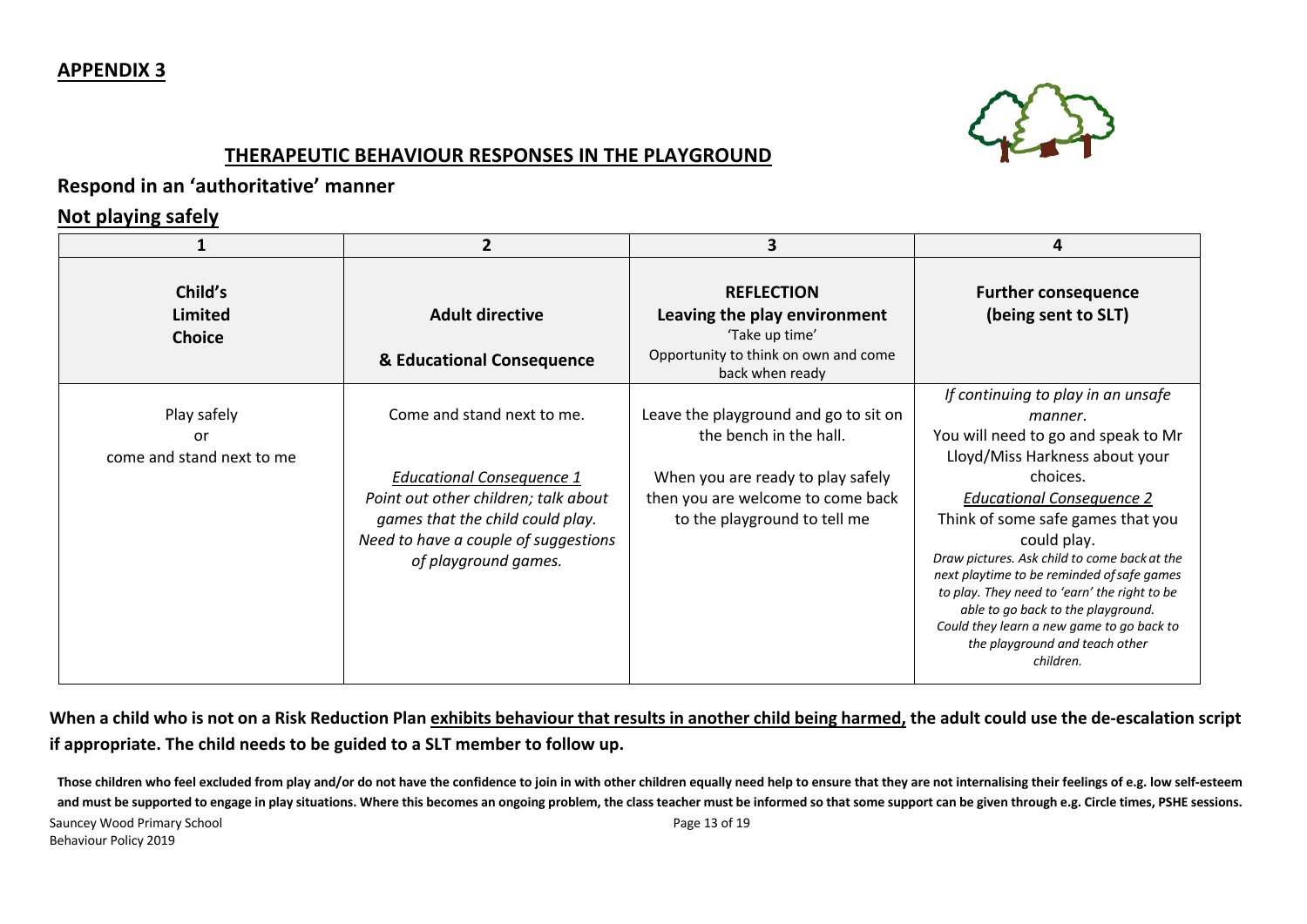## **Appendix 4: De-escalation Script**

Adults need to be aware that when children display disruptive, difficult or dangerous behaviour they may initially be upset or emotionally distressed. Action needs to be taken to calm the situation.

The principles of de-escalation are:

- use the child's name
- acknowledge their right to their feelings
- tell them why you are there.

Using a de-escalation script gives a focussed, calm and consistent approach.

| <b>De-escalation Script</b>       |  |
|-----------------------------------|--|
| • Child's name                    |  |
| •I can see something has happened |  |
| • I am here to help               |  |
| • Talk and I will listen          |  |
| • Come with me and                |  |
|                                   |  |

All staff must have a sticker with the de-escalation script on the back of their lanyards for easy reference.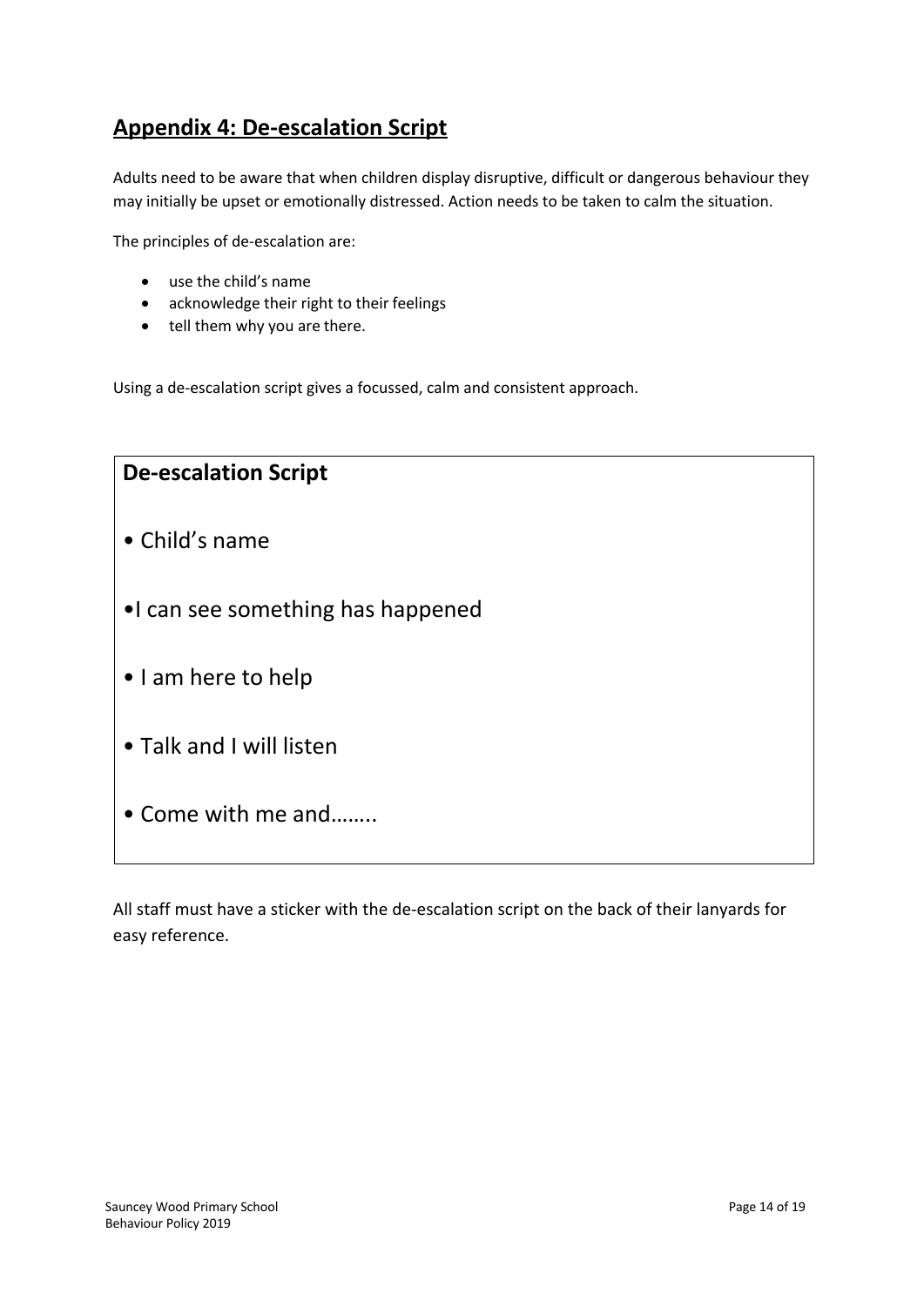

## Return of all pupils to school – September 2020 **Expectations for parents and pupils**

### **Attendance**

- 1. If your child is unwell, they **must not** come to school. If they or anyone in their household displays any of the symptoms of Coronavirus (a new continuous cough, a temperature of 37.8 c or above, or a loss of/ change in their normal sense of smell or taste), they will need to self-isolate for 14 days, or until tested negative.
- 2. If anyone at school feels unwell, they will be sent home and the above expectations for returning to school will apply. Whilst waiting to be collected, they will wait in a safe space and any adult waiting with them will wear personal protective equipment (PPE). Please arrange to pick them up **immediately.**
- 3. If a member of staff or child becomes unwell and tests positive for COVID 19, then their whole bubble will be sent home and must self-isolate for 14 days from the onset of symptoms.
- 4. In order to safeguard all children and adults in school. Parents must keep the school informed of any changes in their child's attendance, be it for medical reasons or any other reason.
- 5. All children are now expected to return to school.

## **Social distancing at the beginning and end of the school Day**

6. Pupils must arrive and leave the school according to the following staggered timetable. Those with siblings attending in multiple year groups should leave with the youngest sibling in order to avoid congestion.

| Year               | In school | <b>Entrance</b>     | Lining up before     | <b>Collected</b> | <b>Exit</b>     | <b>Bubble Area</b>   |
|--------------------|-----------|---------------------|----------------------|------------------|-----------------|----------------------|
| <b>Group/Class</b> | by        |                     | school               | at               |                 | once in school       |
| <b>Reception -</b> | 8:45      | KS1 Gate            | $1st$ door of Canopy | 3:15             | KS1             | ASH classroom        |
| <b>ASH</b>         |           |                     |                      |                  | Gate            |                      |
| Year 1 -           | 8:45      | KS1 Gate            | Y1 Classroom Door    | 3:15             | KS1             | <b>CHESTNUT</b>      |
| <b>CHESTNUT</b>    |           |                     |                      |                  | Gate            | Classroom            |
| Year 2 -           | 8:45      | KS1 Gate - line up  | Dining Hall double   | 3:15             | KS1             | <b>BEECH</b>         |
| <b>BEECH</b>       |           | by Dining hall door | doors - off YR       |                  | Gate            | Classroom            |
|                    |           |                     | Playground           |                  |                 |                      |
| Year 3 -           | 8:45      | $KS2$ Gate $-$      | Upper playground     | 3:15             | KS <sub>2</sub> | <b>ROWAN</b>         |
| <b>ROWAN</b>       |           | Entrance by         |                      |                  | Gate            | Classroom            |
|                    |           | Staffroom           |                      |                  |                 |                      |
| Year 4 -           | 8:45      | KS2 Gate - Enter    | In main playground   | 3:15             | KS <sub>2</sub> | <b>MAPLE</b>         |
| <b>MAPLE</b>       |           | via Year 6 entrance | area                 |                  | Gate            | Classroom            |
| Year $5 -$         | 8:50      | KS2 Gate -          | Upper playground     | 3:20             | KS2             | LARCH                |
| <b>LARCH</b>       |           | Entrance by         |                      |                  | Gate            | Classroom            |
|                    |           | Staffroom           |                      |                  |                 |                      |
| Year 6 - OAK       | 8:50      | KS2 Gate - Enter    | In main playground   | 3:20             | KS <sub>2</sub> | <b>OAK Classroom</b> |
|                    |           | via Year 6 entrance | area                 |                  | Gate            |                      |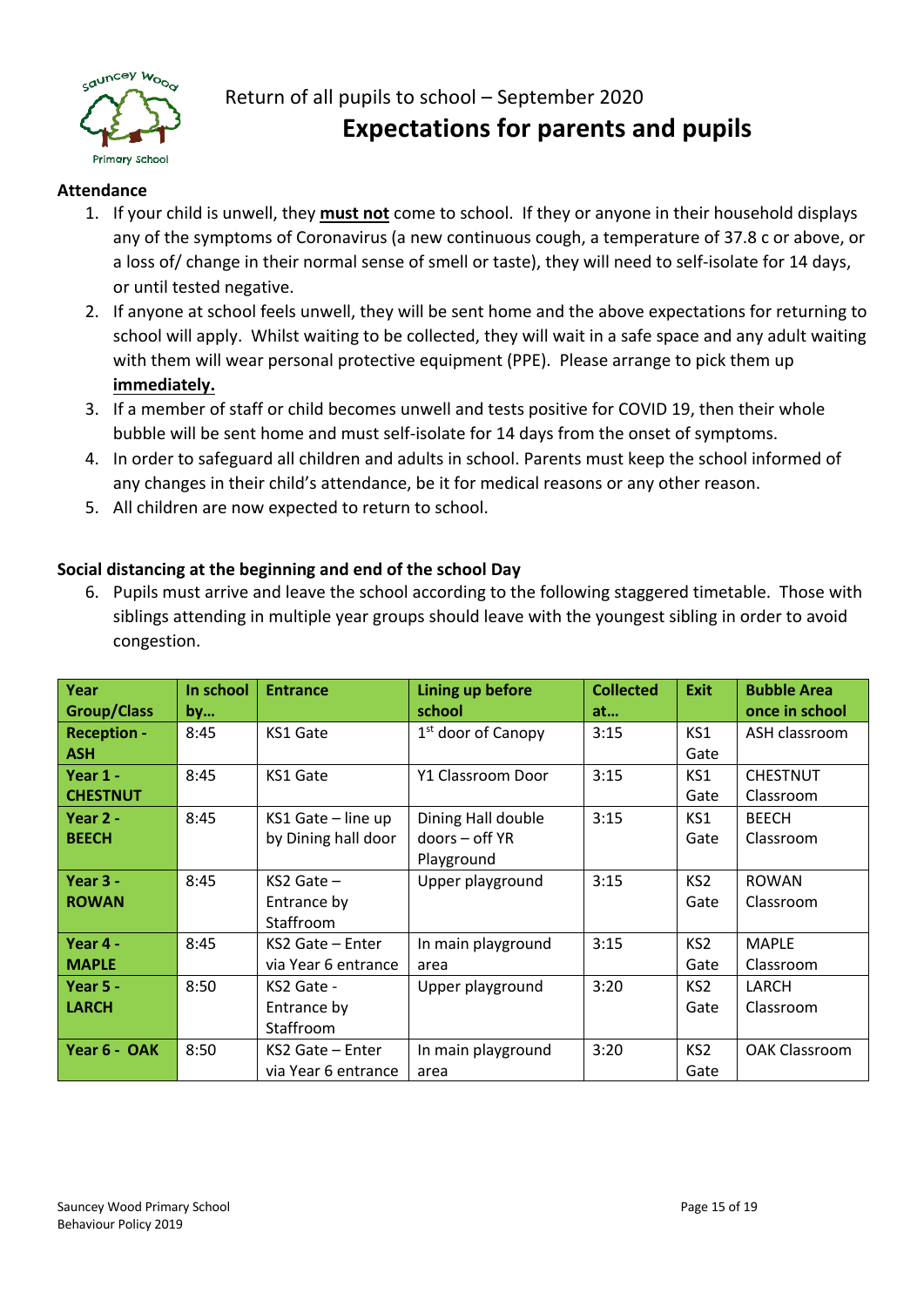All children must be on school premises no later than the designated times. Please note the separate entrance/exit to and from the school for various year groups. *Year 2 has seen the greatest change for their entry to school.*

At the start of school, once children enter the school building via the designated entrance they must make their way to their bubble area. Some Year groups may finish later than others. We have had to do this to allow time and space for children and parents to leave safely.

Parents will need to remind children to social distance and be safe during both drop off and collection from school.

7. Parents/visitors will not be allowed into the school buildings other than to collect a child in an emergency. All contact should be made through email or telephone via the school office. Please make sure your child has everything they need for the day including their lunch and coat as they will be spending more time outside.

#### **Sessions in School**

- 8. Children are expected to wear their usual school uniform but may wear trainers that are suitable for outside sessions. Clothes worn to school must be washed daily.
- 9. Children should bring a named water bottle. They will be given a pencil case that will be sent home to fill. These will only be used by your child and must stay in school once filled with equipment. They need the only bring PE kit and a coat (depending on the weather forecast!) and a lunchbox (if required) into school each day.
- 10. Children will be in groups/bubbles within their year groups and will stay in these groups throughout the day, avoiding – where possible - contact with other children. Each groups, or bubble, will be will with a Teacher and Teaching assistant wherever possible. Some staff will be redeployed into different year groups so your child may have a different teacher to who they are used to. Teachers and staff can move between bubbles.
- 11. The school is well stocked with hand sanitiser and robust hand-washing and hygiene protocols are in place, to ensure children wash their hands regularly.
- 12. Children will have their own space where they will leave their equipment, and their desks will be cleaned regularly. Classrooms will be well ventilated and staff are encouraged to plan as many outdoor experiences as possible.
- 13. School staff will explain the importance of staying apart to the children, in an age-appropriate way. However, we fully recognise that this is very difficult, if not impossible, with younger children. By staying in our bubbles, we are hoping to avoid over-emphasising the need for social distancing as contact will be limited. However, should children require intimate care or hurt themselves and cannot be consoled, parents may be asked to collect them to change or comfort them.
- 14. School lunches will resume and we will stagger the times year groups eat each day.
- 15. Play equipment and large apparatus will be operational on a rota basis.
- 16. A deep clean will take place every day after school to ensure the school is as clean as possible.
- 17. We suggest children get changed as soon as they arrive home from school.
- 18. Staff will not be advised to wear PPE unless dealing with poorly children, however they may choose to do so; please do not be alarmed if staff look different.
- 19. Teachers will continue to set home learning for this academic year.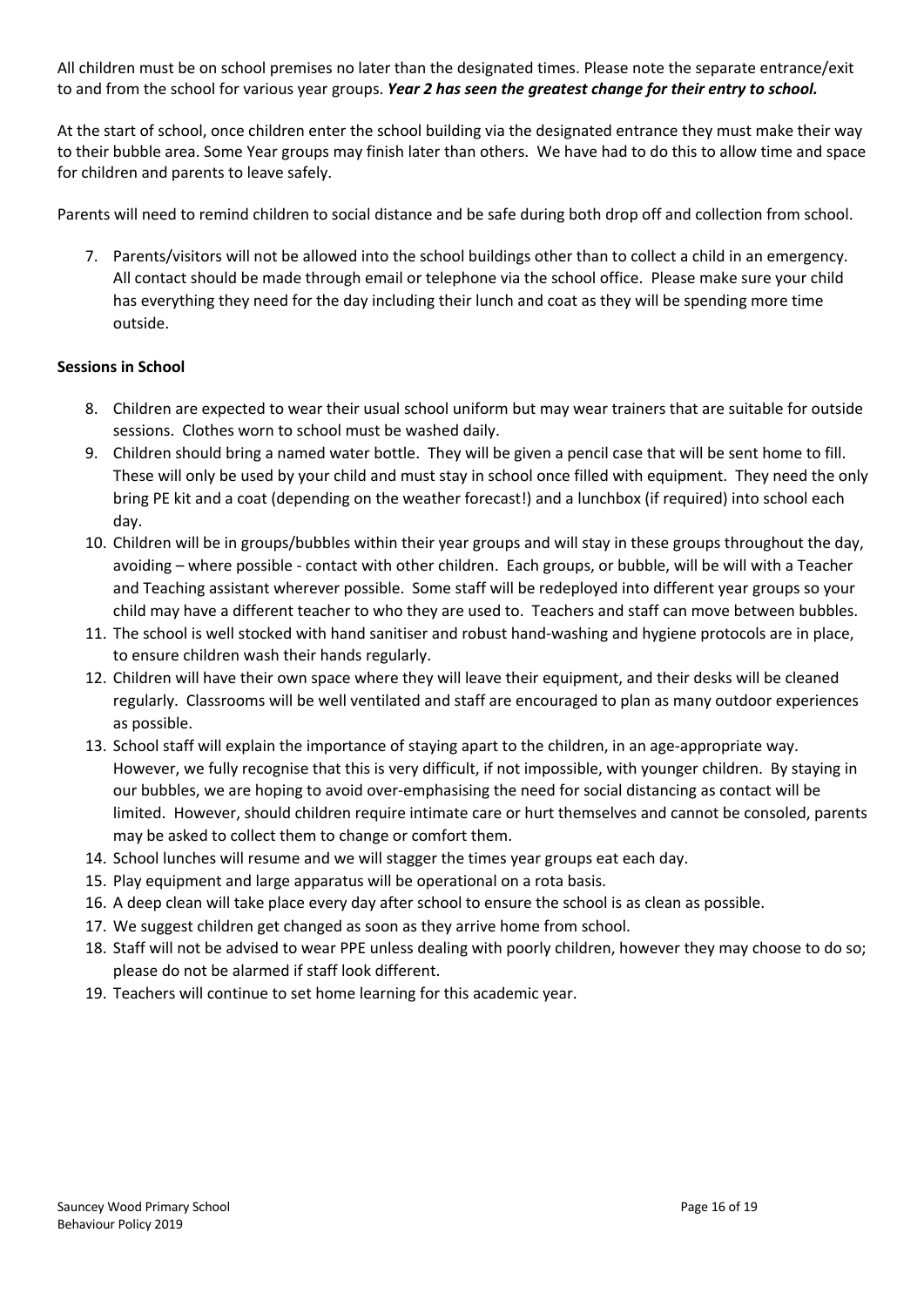

Return of all pupils to school – September 2020 **Key Stage 1 Pupil keeping safe agreement**

 $\checkmark$  Enter the school as directed on the timetable above. Say goodbye to your parent at the gate.

 $\checkmark$  Clean hands with hand sanitiser and have feet sprayed on entering the school building.

- $\checkmark$  Use only the toilets at the KS2 end of the school.
- $\checkmark$  Only one child is allowed in the toilet at any time.
- $\checkmark$  Sit in the same place every day.

 $\checkmark$  Wash your hands regularly throughout the day including before and after eating, when using the toilet and before and after play and lunch times.

 $\checkmark$  Sit in the same place every day and stay with your bubble of children/adults at all times. Do not mix with children or adults from other bubbles.

 $\checkmark$  Keep all your belongings on or under your desk at all times- You can store things in your locker.

 $\checkmark$  Do not touch anyone else's desk, pens, pencil cases, water bottles, lunchboxes, belongings, the Interactive whiteboard, flip charts or whole class whiteboards. You can use shared resources in the classroom such as dictionaries etc.

 $\checkmark$  Stay in your seat or carpet space unless you are leaving the classroom for the toilet, break, lunch or for going home.

 $\checkmark$  Maintain 1+metre distance between yourself and anyone else in the school at all times inside of school

- $\checkmark$  Queue 1+metre apart at all times.
- $\checkmark$  Avoid touching your face.
- $\checkmark$  Stay in your class group at all times during the day.
- $\checkmark$  Make sure you tell an adult if you are not feeling well immediately.

Water bottles, pencil cases and reading books are to stay in school and not be taken home.

 $\checkmark$  Maintain behaviour expectations.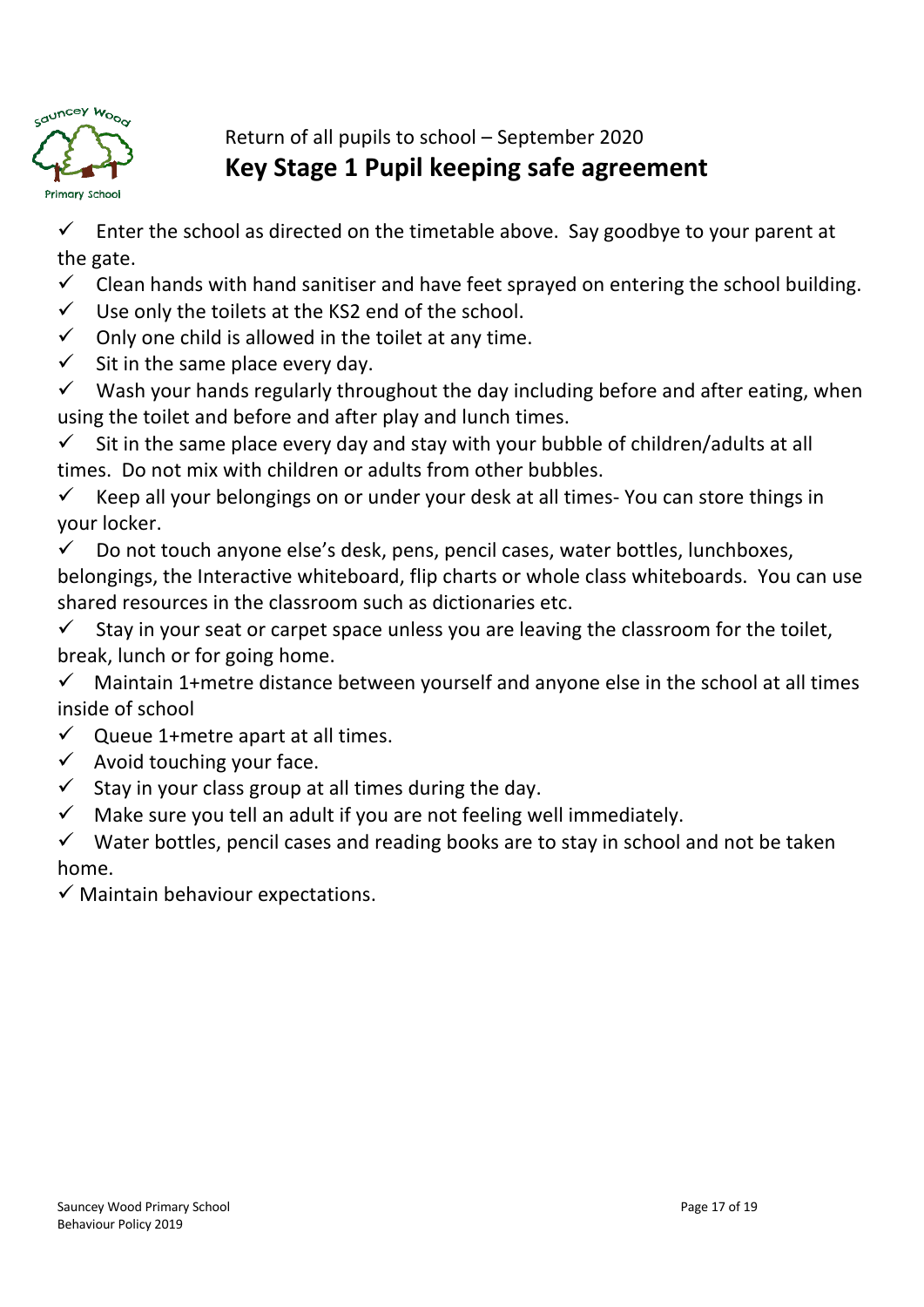

Return of all pupils to school – September 2020

# **Key Stage 2 Pupil keeping safe agreement**

 $\checkmark$  Enter the school as directed on the timetable above. Say goodbye to your parent at the gate.

 $\checkmark$  Clean hands with hand sanitiser and have feet sprayed on entering the school building.

 $\checkmark$  Use only the toilets at the KS2 end of the school.

 $\checkmark$  Only one child is allowed in the toilet at any time.

 $\checkmark$  Sit in the same place every day.

 $\checkmark$  Wash your hands regularly throughout the day including before and after eating, when using the toilet and before and after play and lunch times.

 $\checkmark$  Sit in the same place every day and stay with your bubble of children/adults at all times. Do not mix with children or adults from other bubbles.

 $\checkmark$  Keep all your belongings on or under your desk at all times- You can store things in your locker.

 $\checkmark$  Do not touch anyone else's desk, pens, pencil cases, water bottles, lunchboxes, belongings, the Interactive whiteboard, flip charts or whole class whiteboards. You can use shared resources in the classroom such as dictionaries etc.

 $\checkmark$  Stay in your seat or carpet space unless you are leaving the classroom for the toilet, break, lunch or for going home.

 $\checkmark$  Maintain 1+metre distance between yourself and anyone else in the school at all times inside of school

 $\checkmark$  Queue 1+metre apart at all times.

- $\checkmark$  Avoid touching your face.
- $\checkmark$  Stay in your class group at all times during the day.

 $\checkmark$  Make sure you tell an adult if you are not feeling well immediately.

 $\checkmark$  Water bottles, pencil cases and reading books are to stay in school and not be taken home.

 $\checkmark$  Maintain behaviour expectations.

- $\checkmark$  Be a good role model to your friends and younger children
- $\checkmark$  Help younger children follow the expectations